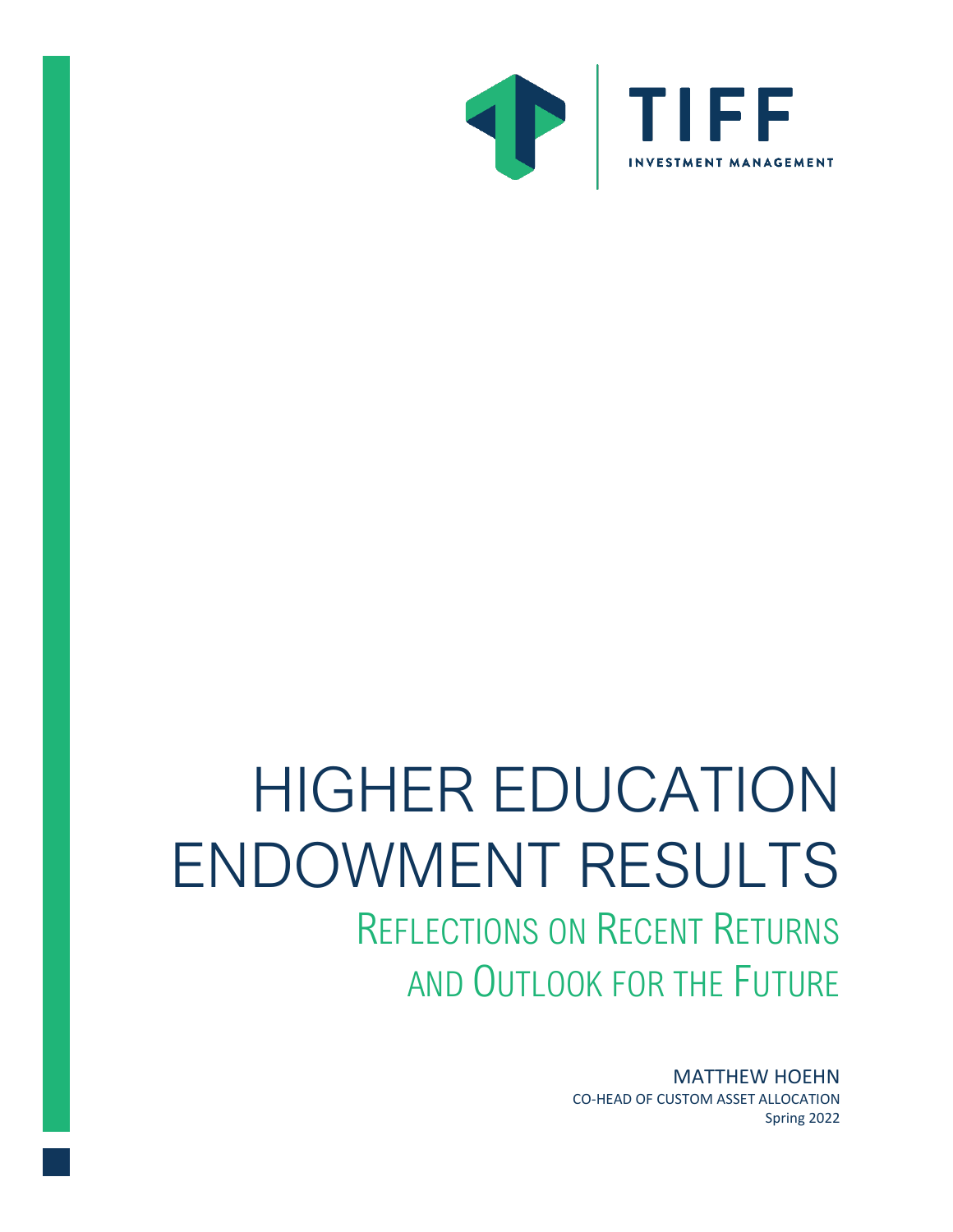

#### **INTRODUCTION**

Each year, the nonprofit investing world eagerly awaits fiscal year ("FY") investment results from US college and university endowments. As Exhibit 1 shows, FY2021 was particularly noteworthy for the strength of the overall returns and for the magnitude of returns from a handful of institutions. The FY2021 NACUBO-TIAA Study of Endowments aggregate return of 30.6% is the highest on record since 1991. <sup>1</sup> Longtime standouts Bowdoin College and Duke University reported eye-popping figures of 57% and 56%, respectively. Less well-tracked investment offices at Washington University in St. Louis and Carnegie Mellon clocked in with similarly impressive results.



Unsurprisingly, this performance has attracted considerable attention. Given our 30+ years of experience at TIFF managing nonprofit portfolios, we wanted to share three observations on this year's results. First, these returns were extremely strong, in part, because Equities and other risky assets posted equally outsized returns during FY2021. The returns were impressive by any measure, but the context of a meaningful equity tailwind certainly matters. Second, the atypical returns that markets delivered in FY2021 – high even in this current bull market – are unlikely to be sustained going forward. Below we will give some perspective on why we believe this to be the case. Third, we do believe that excess returns above market indices are achievable over the long-term. Indeed, many of the organizations with strong FY2021 results have a long history of outperformance. The same foundational investing principles that appear to underly these strong results have, we believe, contributed to our own long-term outperformance.

### **CONTEXT IS IMPORTANT**

Exhibit 2 shows the latest available aggregate asset allocation for endowments. Less than 52% is invested in Public Equities, and such alternative asset classes as Private Equity, Venture Capital, Hedge Funds, and Real Assets are materially represented. Despite this, Exhibit 3 shows that endowment returns have moved nearly in lockstep with equity markets, with a trailing 15-year correlation of 0.99 since 2018. The take-away is that endowment portfolios that initially may appear highly diversified and insensitive to the gyrations of the market are in fact quite highly exposed to it. The reason, we believe, is that the returns of such asset classes as Private Equity, Hedge Funds, Venture Capital, and Real Assets, are largely driven by the very same factors that drive Public Equity returns.

<sup>1</sup> NACUBO stands for the National Association of College and University Business Officers. The organization produces annual comprehensive reports on endowment asset allocation and returns. FY2021's result is the highest return since 1991, the start date of the data available to us.

<sup>&</sup>lt;sup>2</sup> Sources: NACUBO Fiscal 2021 report, Bloomberg, and each institution's website. 65% MSCI ACWI / 35% Bloomberg Barclays Aggregate. The 10 individual endowments here will be referenced throughout the paper and were selected for inclusion based on having the strongest returns over the 10 years ending 6/30/2021. We sourced these returns from Pensions and Investments. We excluded any endowments for which we were not able to locate a publicly available asset allocation.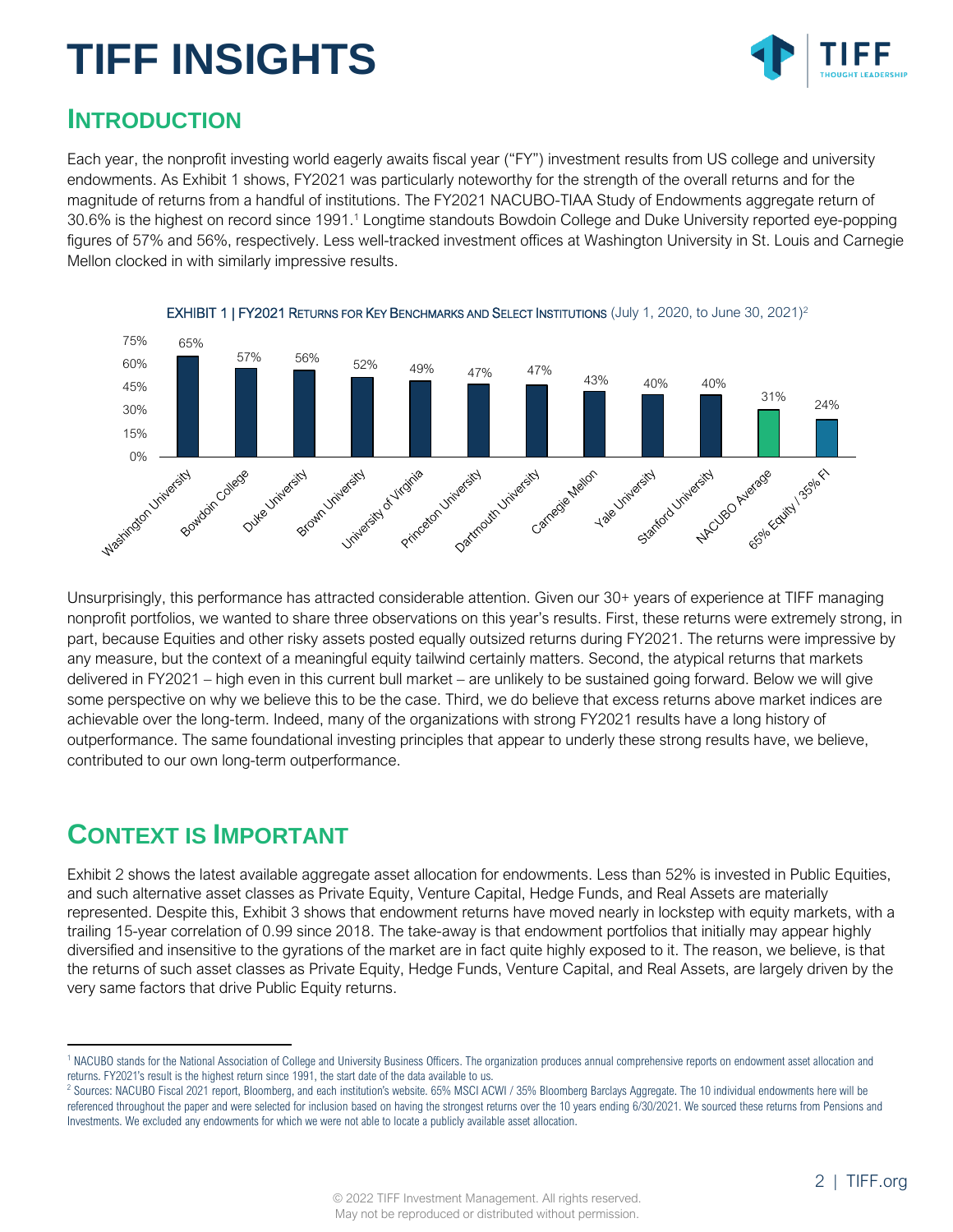

#### EXHIBIT 2 | FY2021 AGGREGATE ENDOWMENT ASSET ALLOCATION<sup>3</sup>



**EXHIBIT 3 | TRAILING 15-YEAR ENDOWMENT CORRELATION** TO THE MSCI WORLD<sup>3</sup>



Given this extremely high correlation, one would expect endowment performance to track the equity market quite closely; that is in fact what we saw in FY2021. Following the initial COVID-19 shutdown of the US economy in March 2020 and the subsequent market sell-off, policy makers responded with unprecedented amounts of both fiscal and monetary support over the course of March and April 2020. After its trough on March 23, 2020, the MSCI World Index quickly recovered its losses and then proceeded to return an extraordinary 39% over the course of FY2021. Private Equity, Hedge Funds, and Venture Capital, buoyed by this same policy support, posted similarly historic gains of 55%, 28%, and 82%, respectively.<sup>4</sup>

We will conclude this section by giving an indication of which asset classes contributed most significantly to the outsized 30.6% aggregate endowment return. Exhibit 4 below simply takes the asset class weights from Exhibit 2 above and applies the most appropriate index return to obtain a contribution for each asset class. As we have discussed in this section, Public Equities were certainly a key driver, but Private Equity, Hedge Funds, and Venture Capital, highly influenced by equity markets broadly, also contributed meaningfully. With the context and underlying drivers established, let us move on to discuss whether these types of returns can be continued in the future.



#### EXHIBIT 4 | FY2021 ENDOWMENT RETURN CONTRIBUTION BY ASSET CLASS<sup>5</sup>

4 Private Equity and Venture Capital returns represent the Cambridge Associates indices and Hedge Fund returns are from Hedge Fund Research (HFR).

<sup>&</sup>lt;sup>3</sup> Sources: NACUBO Fiscal 2021 report and Bloomberg are sourced for Exhibits 2 and 3.

<sup>&</sup>lt;sup>5</sup> For each asset class we take the prior-year weight and multiply by the most relevant index's current-year return. We don't expect this calculation to tie exactly to the aggregate NACUBO figure, but we do expect it to be quite close, which it is (i.e., 30.6% vs. 30.3%). US Equities, Non-US Equities, Private Equity, Hedge Funds, Venture Capital, and FI, Real Assets, Other are represented by S&P 500, MSCI ACWI ex US, Cambridge Associates Private Equity, Hedge Fund Research (HFR) Fund Weighted Index, Cambridge Associates Venture Capital, and Barclays US Aggregate indices, respectively.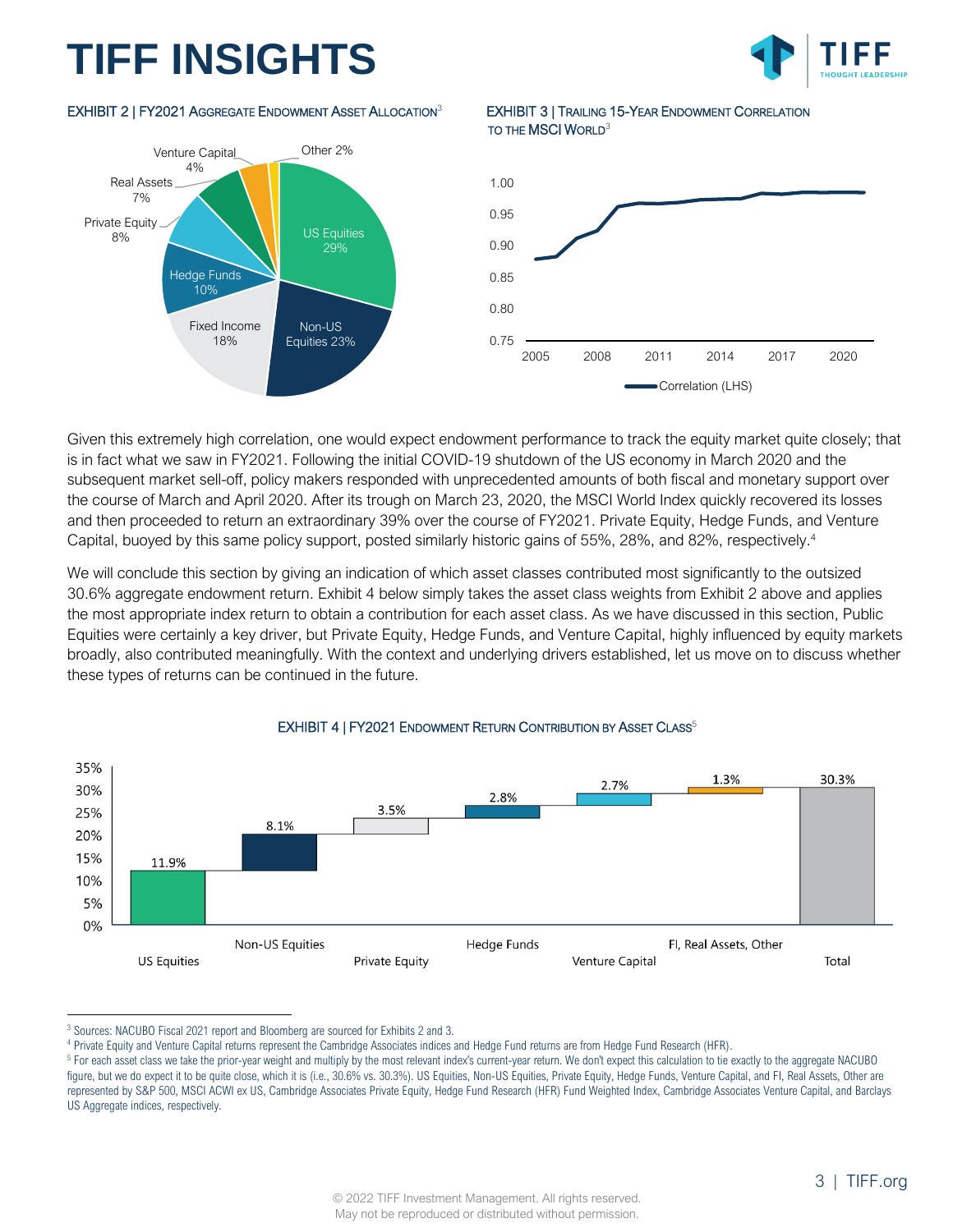

### **SUSTAINABILITY OF MARKET RETURNS**

Equity bull markets can endure for longer than expected – and sometimes for longer than can be justified by fundamentals. And to be sure, there are reasonable arguments to be made as to why Equities – despite a challenging start in 2022 – will continue their ascent, namely:

- Economic Outlook Equity markets typically do not decline for protracted periods outside of economic recessions. The risk of a recession has certainly risen in the recent past, but we still do not regard a recession as our base case scenario. That said, we do acknowledge the difficult task that the Federal Reserve and other central banks have: i.e., to dampen inflation without inducing a labor market slowdown and decline in economic growth
- Modestly Higher Interest Rates Our base case is for rates to increase from here in a moderate and orderly fashion. This would likely induce investors to continue funding equity markets at roughly the valuation levels of the recent past
- Margins and Earnings Economy-wide productivity increases and healthy consumer balance sheets may offset rising labor and financing costs, keeping corporate performance strong

The long-term history of inflation-adjusted Equity returns, however, reveals a less-optimistic outlook. As Exhibit 5 illustrates, trailing 5-year real returns on Equities have been above their long-term trend for some time now. While each economic and market cycle is unique, it is noteworthy that, when returns are sustained above trend for years at a time, they will typically revert to a below-trend level.



#### $\mathsf{EXHIBIT}$  5 | INFLATION ADJUSTED ROLLING 5-YEAR ANNUALIZED  $\mathsf{S\&P}$  500 RETURNS (Jan 1945 to Feb 2022) $^6$

There appear to be clear catalysts for a move toward secularly lower equity returns in the coming years. For instance:

- Fiscal policy Stimulative fiscal policy was a massive tailwind for the economy and markets in the latter part of 2020 and throughout 2021, but could become a meaningful drag in 2022 and 2023
- Risk of Meaningfully Higher Rates Although our base case is moderate increases, we cannot rule out something more pernicious as the Fed embarks on its tightening campaign to reduce inflation. Higher rates, of course, can become a headwind for equity prices
- Valuations While there are a variety of reasons for secularly higher valuations in recent decades (e.g., the sectoral composition of the equity market, low and stable inflation, and the resulting lower interest rate environment), it is certainly noteworthy that the Cyclically Adjusted Price to Earnings Ratio ("CAPE") stood at 37.5 as of December 31, 2021, the 95th percentile in the time period dating back to 1980. There is a lingering risk that investors, at some point, will grow weary of continually supporting these valuation levels
- Russia/Ukraine risks In our view, the media and other commentators often overstate the impact of geopolitics on financial markets. That said, the war certainly risks tipping Europe into recession, will likely contribute to continued

<sup>6</sup> Source: Robert Shiller Data.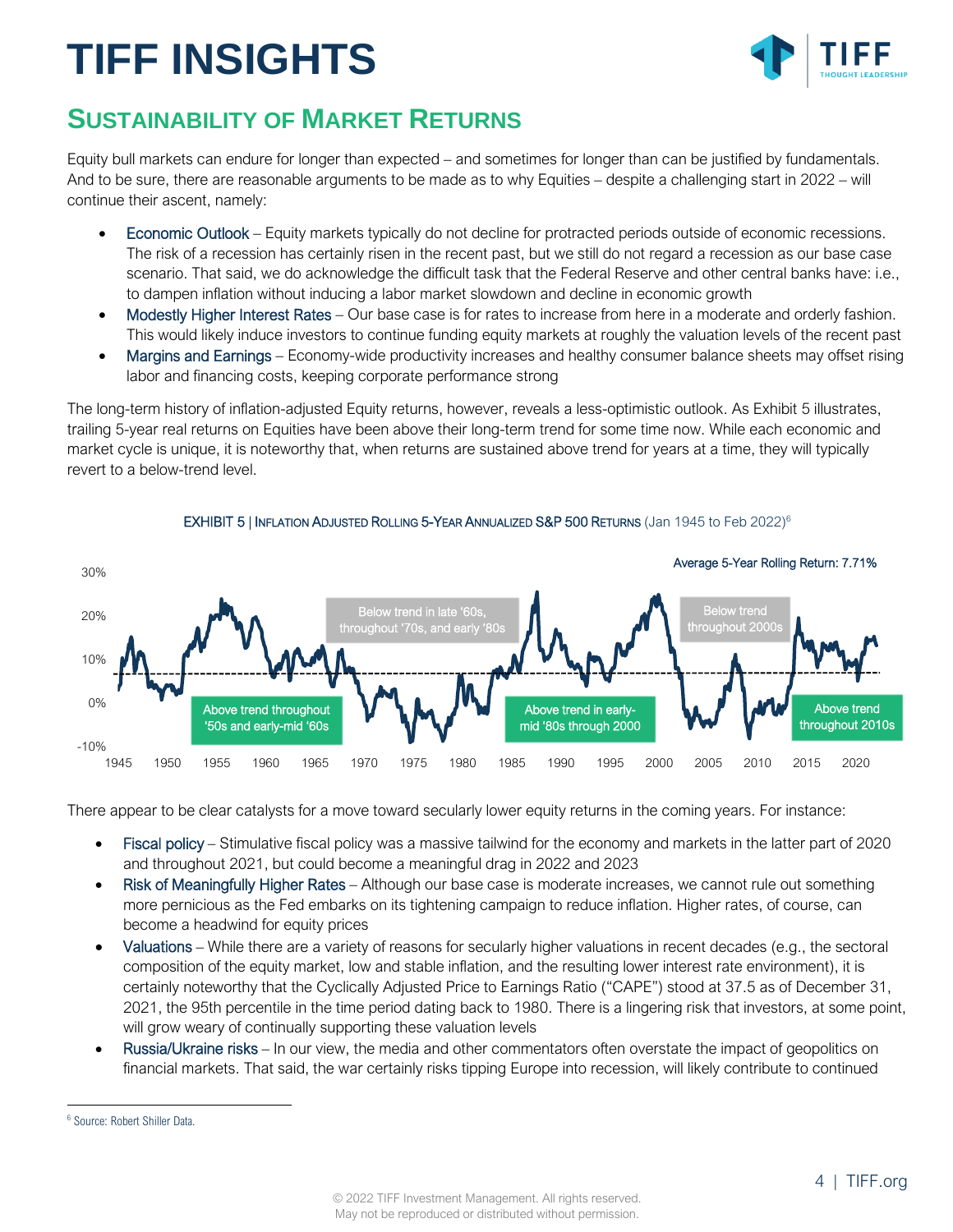

elevated commodity prices, and may have triggered an emerging "Cold War 2.0," with the US and European coalition on one side and Russia, and potentially China, on the other. All of these developments represent downside risks to economies and equity prices

Turning briefly to Fixed Income markets, the outlook has improved in the recent past, but is still fundamentally unattractive: 10-year US Treasury yields are at 2.85% as of this writing, a 71 basis point move upward over the past month and a 128 basis point move over the past year. Although we do expect inflation to move down toward its target over the coming quarters, it could certainly persist in the system for longer and continue to make US Treasuries a steeply negative real return proposition. Further, credit spreads are still tight by historical standards, representing fairly modest compensation for the risk of default. Last, the Federal Reserve has just started a tightening cycle, which is likely to be a negative for bond investments.

In summary, when we look across the Equity and Fixed Income markets, we do foresee positive real returns for endowments in the coming quarters and years. However, we think the elevated return environment of recent years is less likely to persist.

### **PERSISTENCE OF EXCESS RETURNS**

Although we expect muted returns from Fixed Income and lower returns from Public Equity going forward, outperforming indices can help to offset this likely reduction. Exhibit 6 shows that many of the institutions highlighted above have successfully outpaced the NACUBO average, a 65/35 Mix, and CPI + 5% over the past 5 and 10 years. It is noteworthy however, that while a select group of endowments has been quite successful, the overall population has generally struggled in the years following the 2007 to 2009 Global Financial Crisis (GFC), tracking the 65/35 Mix fairly closely.<sup>7</sup> We would argue that all nonprofit investors should be actively confronting the likely reality of diminished returns from markets and asking how they can make up the difference.





So the question becomes: Are there lessons to be learned from the organizations above? In our accumulated experience, there are no silver-bullet solutions to be readily applied by all nonprofit investors. Rather, we believe there are a series of timetested principles that, if employed thoughtfully and consistently, can lead to strong long-term results. At TIFF, these

<sup>7</sup> The aggregate performance challenges of nonprofits are well documented in the academic literature: "Do (Some) University Endowments Earn Alpha" (2013) by Barber and Wang; "A Better Approach to Systematic Outperformance? 58 Years of Endowment Performance (2020) by Hammond; "Endowment Performance" (2020) by Ennis.

<sup>&</sup>lt;sup>8</sup> 5- and 10-year returns are as of June 30, 2021. Returns are sourced from NACUBO Fiscal 2021 report, Pensions and Investments, or directly from Endowment website.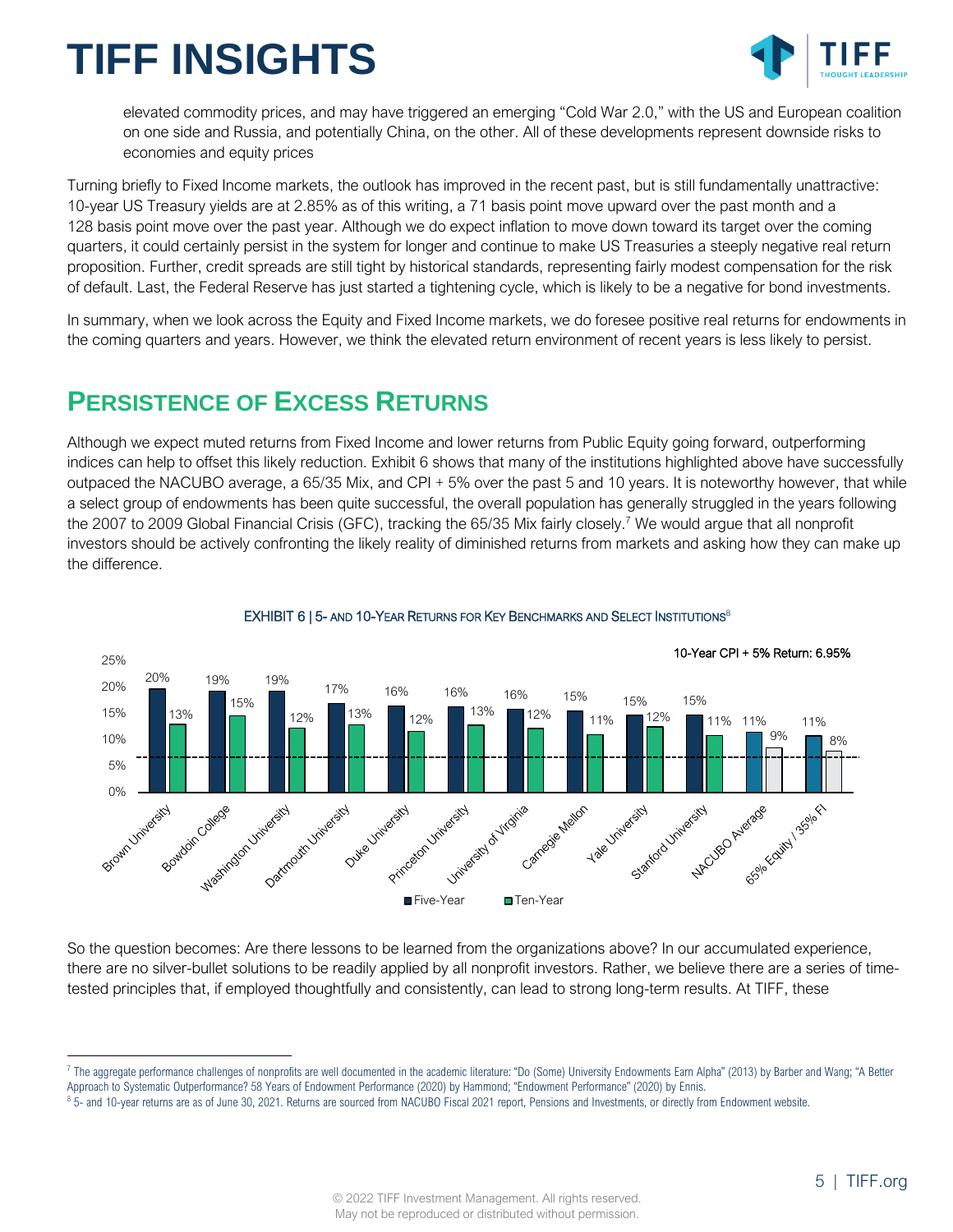

philosophies have worked well for us, and appear to be on display in the results of many of the outperformers that we have been referencing throughout.

1) Equities as the Cornerstone – Wharton professor Jeremy Siegel made a simple argument in his influential 1994 book, *Stocks for the Long Run*: Over long periods of time, investing in Equity markets has delivered strong absolute returns and better risk-adjusted returns than any other major asset class or investment category. This wide-ranging yet straightforward claim is backed by strong evidence, but seems to be easily forgotten by nonprofit investors. In our view, Government Bonds, Credit, Commodities, and Real Assets can play a role in nonprofit portfolios. Many endowment investors, however, have weighted these asset classes too aggressively and often at the most inopportune times.

Materially tilting portfolios away from Equities in the short or medium term can be both sensible and beneficial. However, before doing so, an investment office should be realistic about its ability to make these cross-asset class assessments. Additionally, to the extent that this view may persist for an extended period of time, an investment office should be aware that generally, Public and Private Equities will outperform other asset classes over the long-term. At TIFF, Public and Private Equities (inclusive of Venture Capital, which represents equity stakes in early-stage businesses), adjusted for the proper level of risk given the organization's characteristics, are always the cornerstone of our portfolios. We make significant use of Hedge Funds and more modest and episodic use of the asset classes listed above. If we were to ever consider a more meaningful or permanent shift away from Equities, we would certainly heed the warnings above.

Last, our analysis shows that the 10 endowments that we have been referencing throughout not only use Equities as their cornerstone, but generally take on greater exposure to Public and Private Equities than the broader endowment community or the 65/35. We will elaborate in the next section on how we believe that this increased exposure has helped to contribute to stronger performance over time.

2) Intelligent Use of Alternatives – The annual NACUBO survey provides asset allocation information as well as returns for seven distinct college and university endowment size cohorts. <sup>9</sup> The navy blue dots in Exhibit 7 below demonstrate that across these cohorts, the greater the allocation to Private Equity and Venture Capital, the greater the excess return over the past 10 years. Private Equity and Venture Capital have historically featured higher risk, but critically, also higher returns, than Public Equities. We believe this is the primary reason that a more significant allocation to these asset classes appears to be such a clear predictor of outperformance across the cohorts.





<sup>10</sup> Exhibit 7 reflects 10-year returns and asset allocation weights as of June 30, 2021, for the NACUBO size cohorts and the select colleges and universities that are referenced in Exhibits 1 and 6. Excess Returns are in comparison to 65% MSCI ACWI / 35% Bloomberg Barclays Aggregate. The NACUBO size cohorts are the same as referenced in footnote 9.

 $^9$  The size cohorts are: <\$25 million; \$25-\$50 million; \$50-\$100 million; \$100-250 million; \$250-500 million; \$500-1 billion; and >\$1 billion.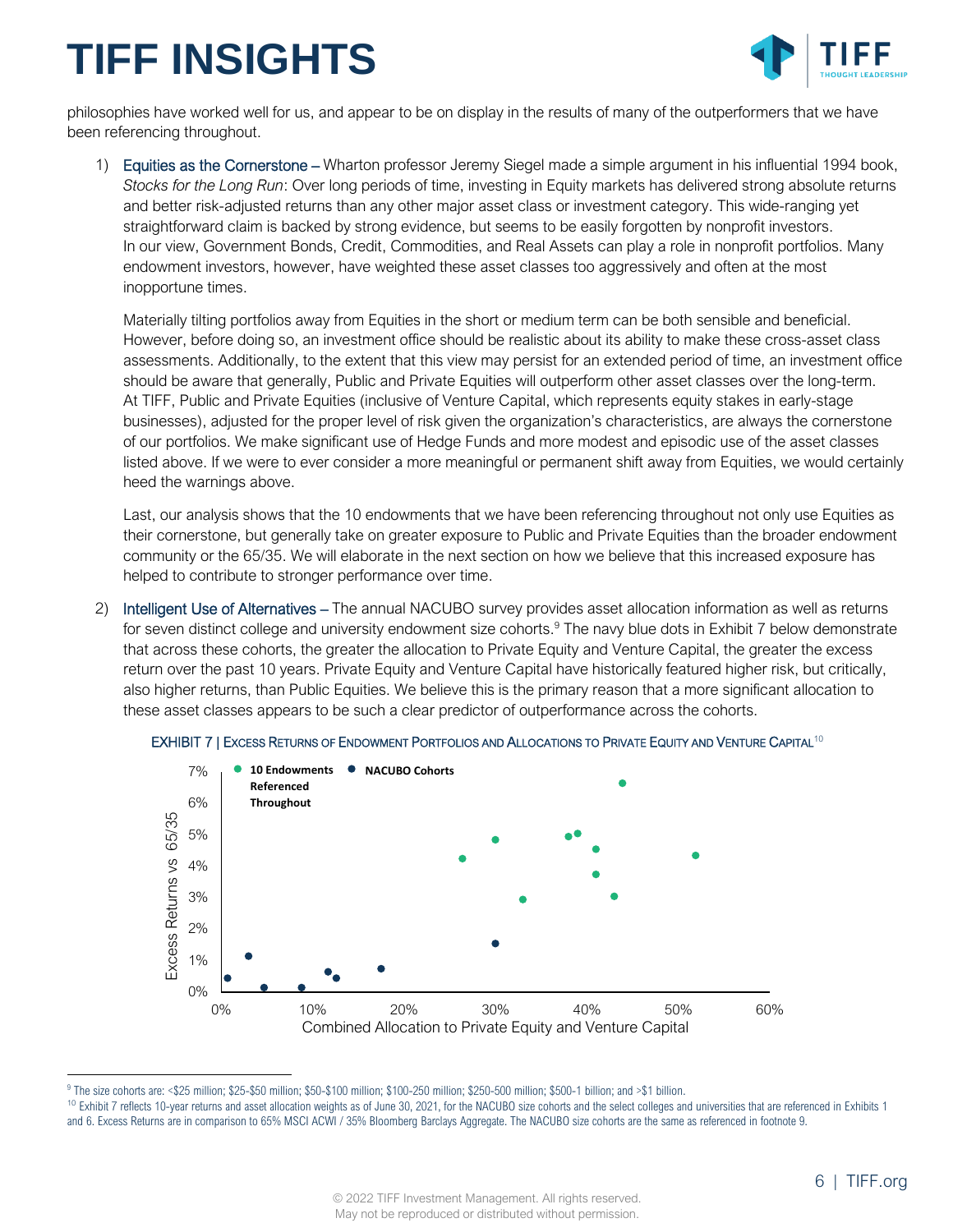

Additionally, the green dots in Exhibit 7, representing the endowments we have been referencing throughout this paper, show that these institutions have quite large allocations to these categories and significant outperformance. In our estimation, the outsized performance of these institutions overall can be attributed to their significant allocations to Private Equity and Venture Capital and also to their strong performance within these asset classes. Although it would not be appropriate to comment on the anecdotal reports of the strong private market programs of these college and university endowments, we do feel comfortable sharing some of the underlying drivers of our own outperformance. Below we detail three best practices that have served us well in managing our Private Equity and Venture Capital portfolios.

Smaller Deals and Smaller Managers – In both Private Equity and Venture Capital, our view is that smaller deals will yield better long-term returns. Generally speaking, in private markets smaller deals will feature less competition and a greater opportunity for the operating partners of strong managers to enhance outcomes for the businesses that they're investing in. In Exhibit 8, we show performance data for Private Equity buyouts, compiled across the entire industry over multiple decades. In our view, the evidence is striking: As the deal quartiles decrease in size, the returns get better. While each investment opportunity is nuanced, in private markets we tend to focus our energy on smaller deals and smaller managers, in an attempt to harness this effect.

Venture Capital Requires Both Experience and Expertise – Venture Capital exhibits significant return dispersion (Exhibit 9), with strong managers delivering outstanding returns and weaker managers struggling. Investors without the relationships to access elite managers and the capability to due diligence them, may be better served in public markets, which can be accessed less expensively, with daily liquidity, and full transparency on holdings. We believe that our long history in seed and early-stage Venture Capital gives us a unique advantage in this market.



#### EXHIBIT 8 | PRIVATE EQUITY BUYOUT EXIT MULTIPLES BY SIZE<sup>11</sup>

#### EXHIBIT 9 | AVERAGE VENTURE CAPITAL IRRS (2005-2016 VINTAGES) 12



Co-Investments and Secondaries as Powerful Complements to Fund Investments – As the Private Equity industry has evolved, Co-Investments and Secondaries have matured as valuable complementary components of investors' toolkits. Co-Investments may exhibit better long-term returns than fund investments,<sup>13</sup> largely because of the significant fee savings. Investment offices with the staffing and expertise to perform the requisite diligence, can further magnify this advantage by participating in select Co-Investments from highly skilled managers with uniquely attractive economics. Secondaries, which can at times be purchased at meaningful discounts, tend to feature prompt return of capital and stronger internal rates of return (or "IRR," one of the key performance measures used in Private Equity) relative to the broader industry.

<sup>&</sup>lt;sup>11</sup> Source: "Private Equity Portfolio Companies: A First Look at Burgiss Holdings Data," by Brown, Harris, Hu, et al.

<sup>&</sup>lt;sup>12</sup> Source: Cambridge Associates venture capital index, as of June 30, 2021.

<sup>&</sup>lt;sup>13</sup> "Adverse Selection and the Performance of Private Equity Co-Investments" (2018) by Braun, Jenkinson, and Schemmerl.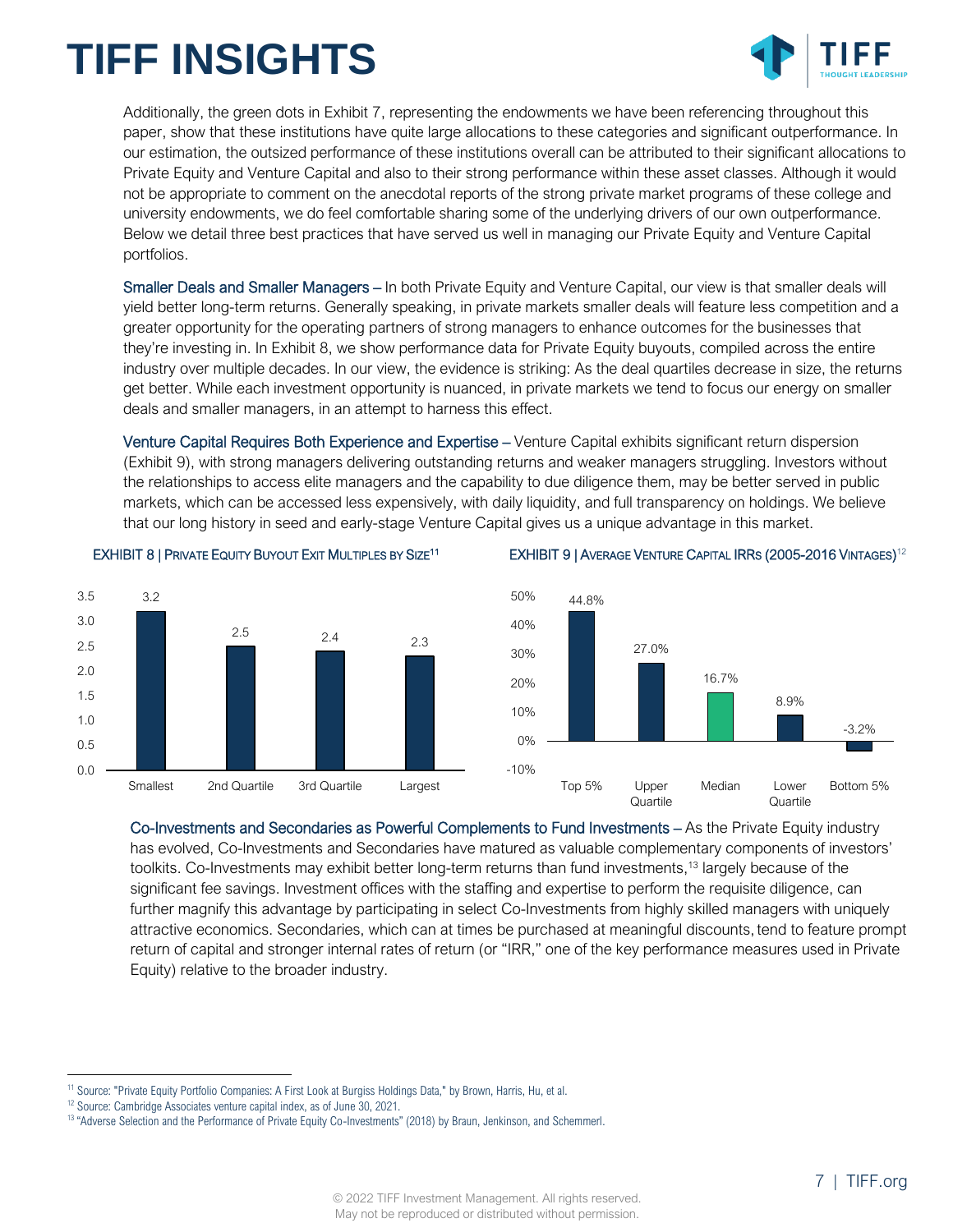

At TIFF, for organizations with sufficient financial health, liquidity, and risk tolerance, we will often feature private market allocations exceeding 30%. Our private market programs typically allocate approximately 70% of market value to primary fund investments, with approximately 30% to Co-Investments and Secondaries.

3) Key Public Market Manager Characteristics – Selecting public market managers that consistently beat benchmarks is difficult, but not as difficult as some would have you believe. In our view, investors should focus on managers with a handful of simple characteristics that tend to lead to strong outperformance over time. Specifically, we have found that managers with less AUM (Assets Under Management), incentives aligned with their investors', and specialized domain expertise are better positioned to deliver excess returns than managers without these characteristics. Below we expand on each of these ideas.

Managers with Smaller Capital Bases – Within Public Equity markets generally, we are of the belief that the smaller the firm is, the less attention it will receive from analysts and institutional investors, and the more likely it is to be materially mispriced by the market. A savvy portfolio manager can take advantage of these mispricings, but only if managing a portfolio that is sufficiently small to be able to size attractive positions significantly. It is important to note that, unlike in private markets, we are not arguing for a premium associated with smaller firms. Rather, our view is that material mispricings are more common for small firms relative to large ones and that a smaller manager is better able to take advantage than a larger manager. At the risk of oversimplifying the point: Small managers have flexibility to hold whatever securities they want in whatever size they want and can enter and exit with modest transaction costs. Conversely, in an extreme scenario, a large manager will be more confined to the largest and most liquid stocks in a given market.

While each market, manager, and trading style is different, at TIFF we have consistently observed that a small capital base is a good indicator of future success. There is empirical evidence to substantiate this approach. Exhibit 10 comes from a recent study<sup>14</sup> that focused on the drivers of manager outperformance. It shows that small- and medium-sized managers outperform larger counterparts. This outcome has been replicated by academic researchers several times across different asset classes and time periods.<sup>15</sup>

Aligned Incentives – Warren Buffet's partner at Berkshire Hathaway, Charlie Munger, has said, "Show me the incentives and I'll show you the outcome." Measuring and assessing incentive alignment is one of the more straightforward aspects of manager selection. Relative to other more nuanced variables, elements such as portfolio management compensation, personal money invested, and ownership of the firm are fairly easy to assess. Despite their simplicity, these foundations are important aspects in any manager evaluation that we undertake.

Exhibit 11, excerpted from the same study as Exhibit 10, shows that privately owned firms outperform managers owned in the public markets or those owned by a financial institution. Implicit in this analysis is the idea that privately owned managers are more aligned with investors than managers with other ownership structures and business goals.







<sup>&</sup>lt;sup>14</sup> "Investing with External Managers" (2020), Norges Bank, Investing with external managers (nbim.no).

<sup>15</sup> For instance, "Does Fund Size Erode Mutual Fund Performance? The Role of Liquidity and Organization" (2004) by Chen, Hong, Huang, and Kubik.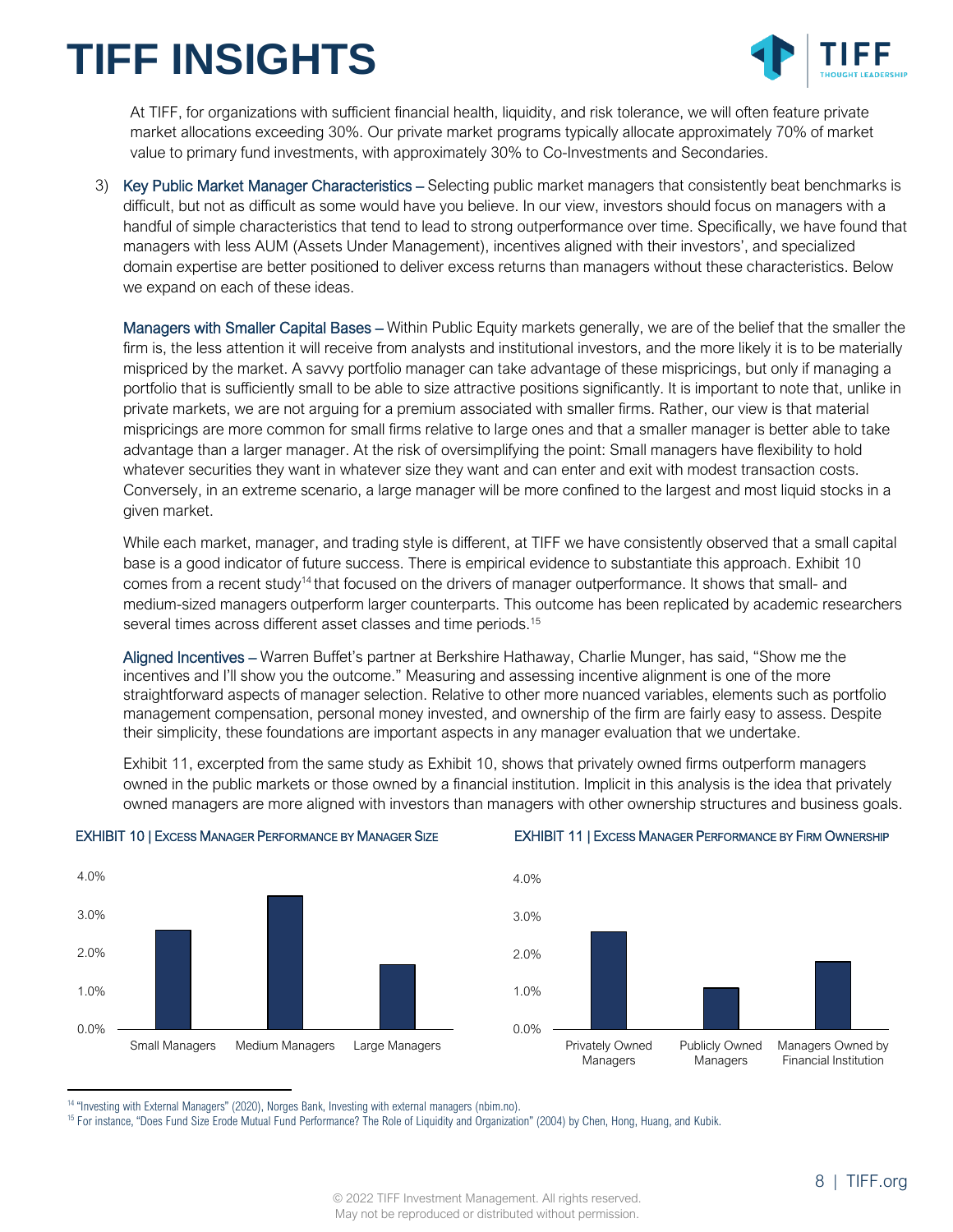

Specialized Expertise – Regardless of fund size or manager alignment, performance is driven by an ability to identify and invest in mispriced assets. In our view, specialist investors with highly detailed knowledge of an industry, sector, country, or region are better able to develop and maintain that expertise than a generalist. For example, the Biotech industry evolves at an incredibly rapid pace and requires a detailed level of expertise to understand the science, trends, and firms impacting it. Similarly, the Chinese and Indian equity markets, with their enormous populations and unique cultures, and histories, operate very differently than other markets. In these areas, we believe that specialized knowledge is required to truly understand the dynamics driving firm-level outcomes.

Given that these three characteristics are pillars of our selection process, it should come as no surprise that our manager roster is comprised of many smaller, privately held, specialist firms. That is not to say that all our managers embody each of these characteristics. Rather, our view is that each of these characteristics, all else equal, is a strong predictor of future outperformance, and therefore are important ingredients in picking managers.

Having identified these characteristics and cited the empirical evidence that indicates associated outperformance, why aren't all institutional investors allocating capital this way? The reality is that identifying and partnering with these types of managers is difficult in a few ways. These managers are not typically found in major cities, aren't well known to the public, and are frequently new or quite small. Additionally, as these smaller managers experience success and increase their assets under management, many become unwilling to take capital from new investors. Even institutional investors that do have the resources, expertise, and patience to execute the needed due diligence, are sometimes simply unwilling or unable to invest less conventionally and would prefer the comfort of larger, better-known managers. While we do not begrudge any approach and are humble about our ability to forecast the future, the evidence seems to indicate that our philosophy has the odds on its side over the long term.

#### **CONCLUSION**

FY2021 endowment investment results were outsized – but consistent with the market environment that fueled them. While we do not expect a meaningful economic slowdown or crash in risk assets, the markets are likely to provide less of a performance tailwind going forward. That said, we do strongly believe that by focusing on the three key elements we have outlined – Equities as the Cornerstone, Intelligent Alternatives, and Key Manager Characteristics – we have provided a roadmap for nonprofits with the requisite resources to generate returns above what the global economy and broad indices are offering. Capturing these excess returns on behalf of our nonprofit members and allowing these honorable organizations to better accomplish their missions encapsulates our mission at TIFF.